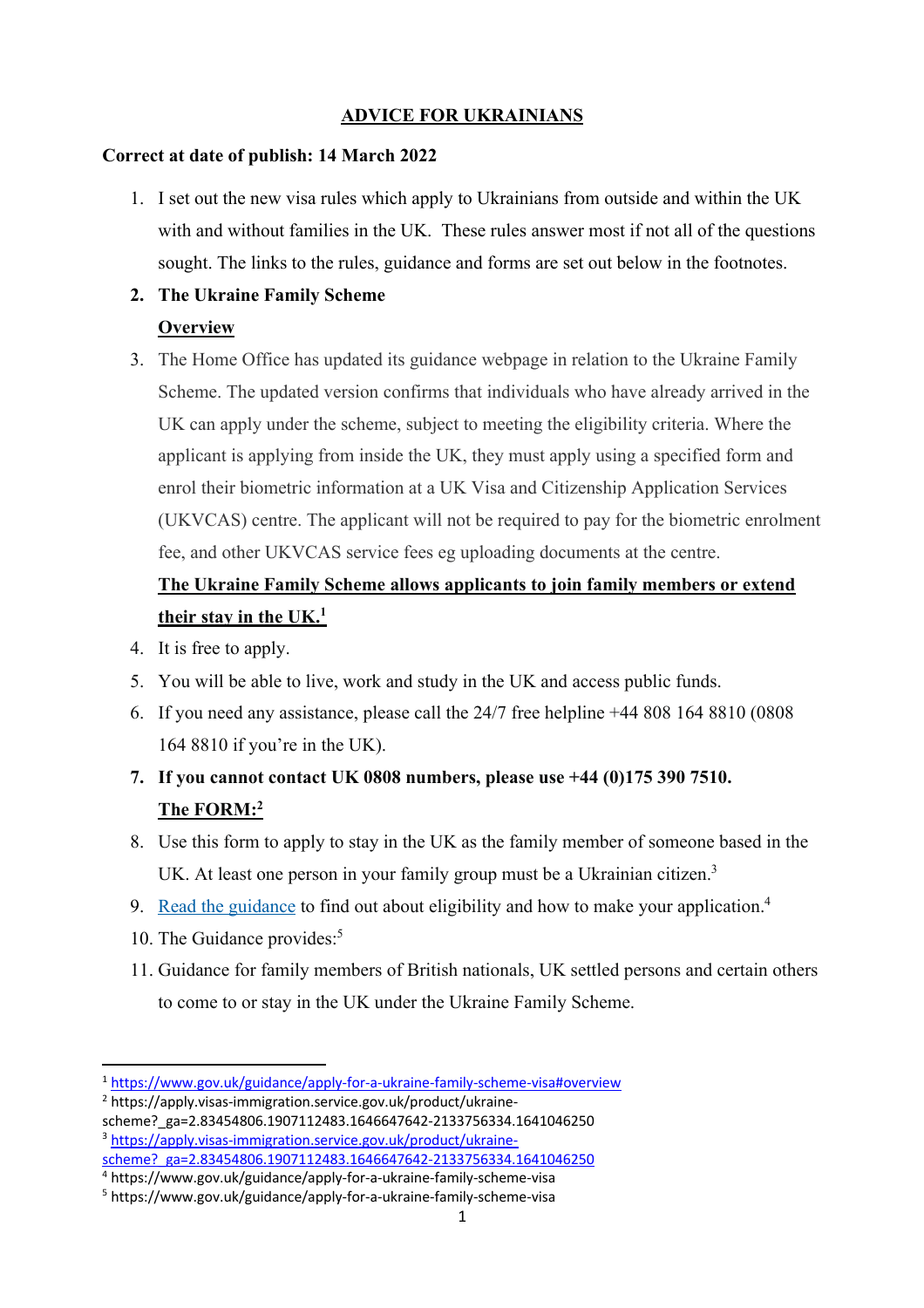- 12. From Tuesday 15 March, if you are outside the UK and hold a valid Ukrainian international passport, you will no longer need to provide your biometric information from overseas to apply to the Ukraine Family Scheme. You will still need to complete an application online, but you will not need to attend an in-person appointment at a visa application centre.
- 13. Before 15 March, you should apply to the scheme using the current process of submitting an application online and booking an appointment at a visa application centre (VAC).
- 14. You must provide a valid email address when you submit your application as we will need to contact you with more guidance on the travel process.

## **Eligibility**

- 15. To apply to the Ukraine Family Scheme you must:
	- be applying to join or accompany your UK-based family member; and
	- be Ukrainian or the immediate family member of a Ukrainian national who is applying to the scheme; and
	- have been residing in Ukraine on or immediately before 1 January 2022 (including those who have now left Ukraine)
- 16. You can apply if you've already arrived in the UK and meet the requirements above.
- 17. Your application will be subject to security checks.

## **UK-based family member**

- 18. Your family member must be one of the following:
	- a British national
	- someone settled in the UK for example, they have indefinite leave to remain, settled status or proof of permanent residence
	- someone from the EU, Iceland, Liechtenstein, Norway or Switzerland who has pre-settled status and started living in the UK before 1 January 2021
	- someone with refugee status or humanitarian protection in the UK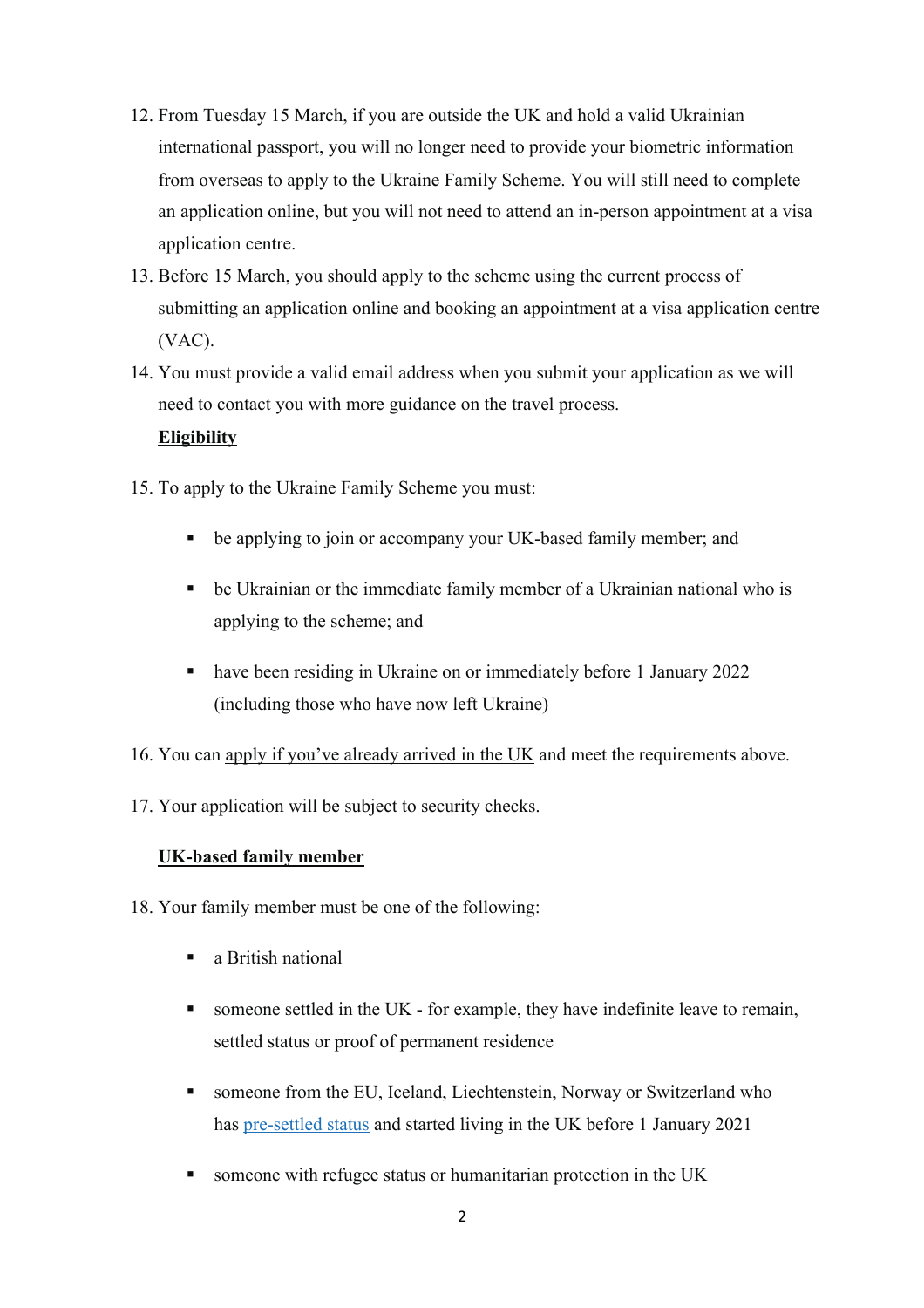- 19. You must provide evidence that your UK-based family member is one of the following:
- 20. an immediate family member
- 21. an extended family member
- 22. an immediate family member of an extended family member
- 23. You will be asked to provide a copy of an official document that confirms your relationship to your UK-based family member. For example, a marriage or birth certificate if you have one.
- 24. Please note you can still apply if you are unable to provide this document, explaining why you are unable to do so.

## *Immediate family members*

- 25. An immediate family member is your:
	- spouse or civil partner
	- unmarried partner (you must have been living together in a relationship for at least two years)
	- $\blacksquare$  child who is under 18
	- parent (if you are under 18)
	- fiancé(e) or proposed civil partner

## *Extended family members*

26. An extended family member is your:

- parent (if you are over 18)
- $\blacksquare$  child who is over 18
- § grandparent
- grandchild or your partner's grandchild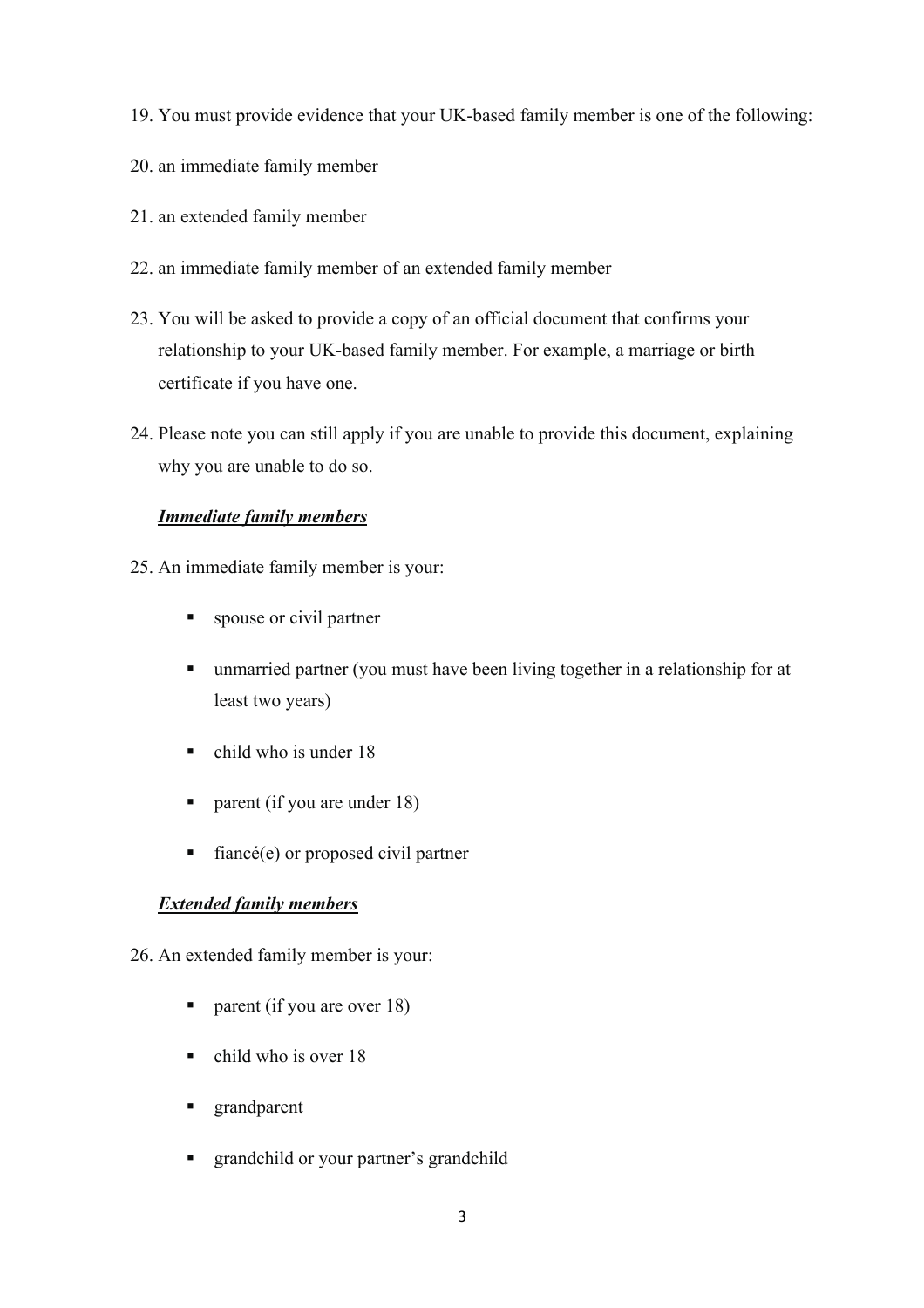- brother or sister
- § aunt or uncle
- niece or nephew
- § cousin
- mother-in-law or father-in-law
- grandparent-in-law
- brother or sister-in-law

### *27. Immediate family member of an extended family member*

An immediate family member of an extended family is the:

- spouse or civil partner of an extended family member
- child under 18 of an extended family member
- parent of a child under 18 who is an extended family member
- fiancé(e) or proposed civil partner of an extended family member
- 28. If your UK-based family member is your (or an extended family member's) spouse, civil partner, fiancé(e) or proposed civil partner the relationship must have started before 1 January 2022.
- 29. Other family members will be **considered where there are exceptional circumstances.**

# **If you have a family member from the EU, Iceland, Liechtenstein, Norway or Switzerland**

30. You might also be eligible for the EU Settlement Scheme Family Permit if you are the family member of someone who is living in the UK with settled or pre-settled status under the EU Settlement Scheme who is from the EU, Iceland, Liechtenstein, Norway or Switzerland.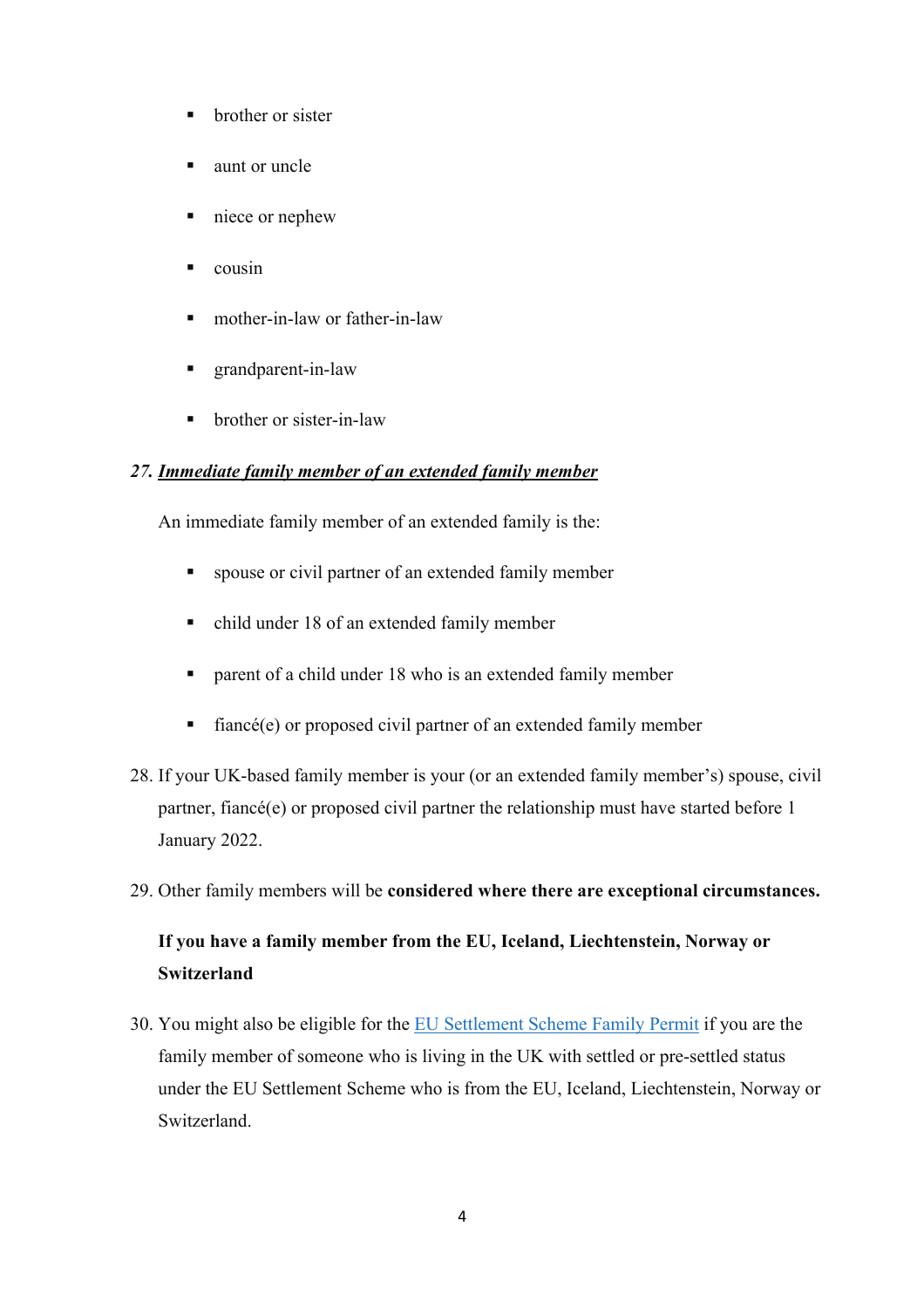- 31. You can choose which scheme you apply for but please do not apply to both the Ukraine Family Scheme and the EU Settlement Scheme Family Permit.
- 32. You must be outside of the UK to apply for an EU Settlement Scheme Family Permit.
- 33. Regardless of which scheme you apply to, if you're eligible you'll be able to apply to the EU Settlement Scheme once you're in the UK.

## **How long you can stay**

34. Your visa will last up to 3 years.

## **Fees**

- 35. It is free to apply to the Ukraine Family Scheme.
- 36. You do not need to pay the immigration health surcharge or biometric enrolment fee for this scheme.

## **Apply from outside the UK**

- 37. You must apply online for the Ukraine Family Scheme if you are outside the UK.
- 38. You will then need to book and attend an appointment at a visa application centre (VAC).
- 39. From 15 March, if you hold a valid Ukrainian international passport, you will still need to complete an application online, but you will not need to attend an in-person appointment at a visa application centre.
- 40. If you do not hold a valid Ukrainian international passport you will need to book and attend an appointment at a visa application centre.

## *Visa application centres*

41. You will need to have your photograph and fingerprints taken at a VAC as part of your application. Children under the age of 5 will not have their fingerprints taken but will still need to attend the VAC and have a digital photograph taken.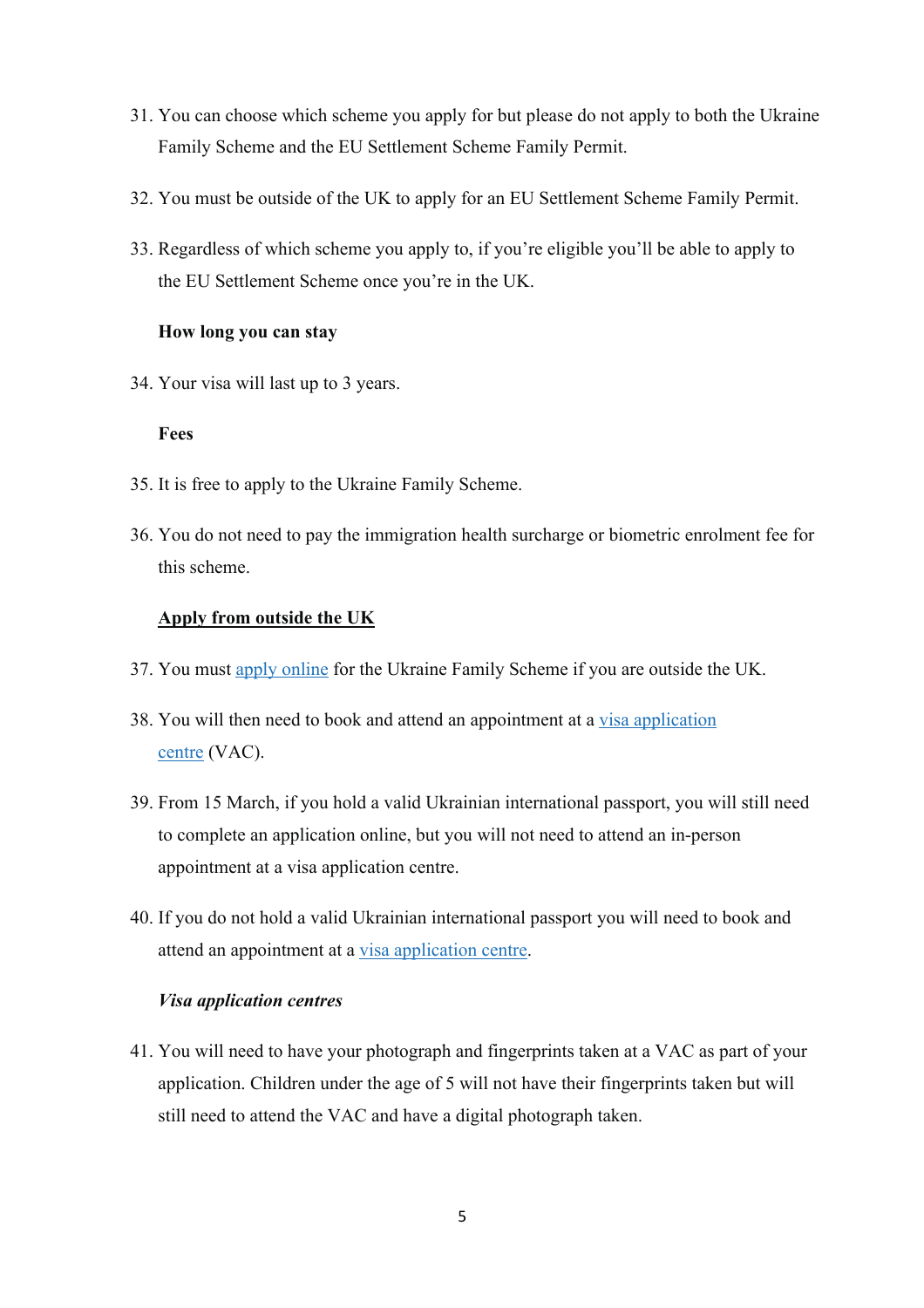- 42. When you attend the VAC you will need to provide your passport which will be scanned. If you do not have a passport you can still apply but will need to explain why you are unable to provide it.
- 43. From 15 March, you will only need to have your photograph and fingerprints taken at a VAC if you are applying without a valid Ukrainian international passport.

#### *Visa application centre availability*

- 44. VACs in Ukraine are currently closed. You can apply at a VAC in any country if you are able to travel safely.
- 45. There is a temporary VAC for people applying for the Ukraine Family Scheme in Rzeszow, Poland.You'll need to complete your online application and book an appointment before attending the Rzeszow VAC - walk-in appointments are no longer accepted.
- 46. VACs are currently operating throughout Europe including:

Budapest, Hungary

Chisinau, Moldova

Warsaw, Poland

#### Bucharest, Romania

#### Paris, France

### **How long it takes**

- 47. You will need to await a decision from UKVI on your application before travelling.
- 48. We will prioritise your application and aim to make a decision as quickly as possible.
- 49. You will be contacted when a decision has been made with more guidance on the travel process.
- 50. Please do not attend the VAC to collect your decision until you have been contacted.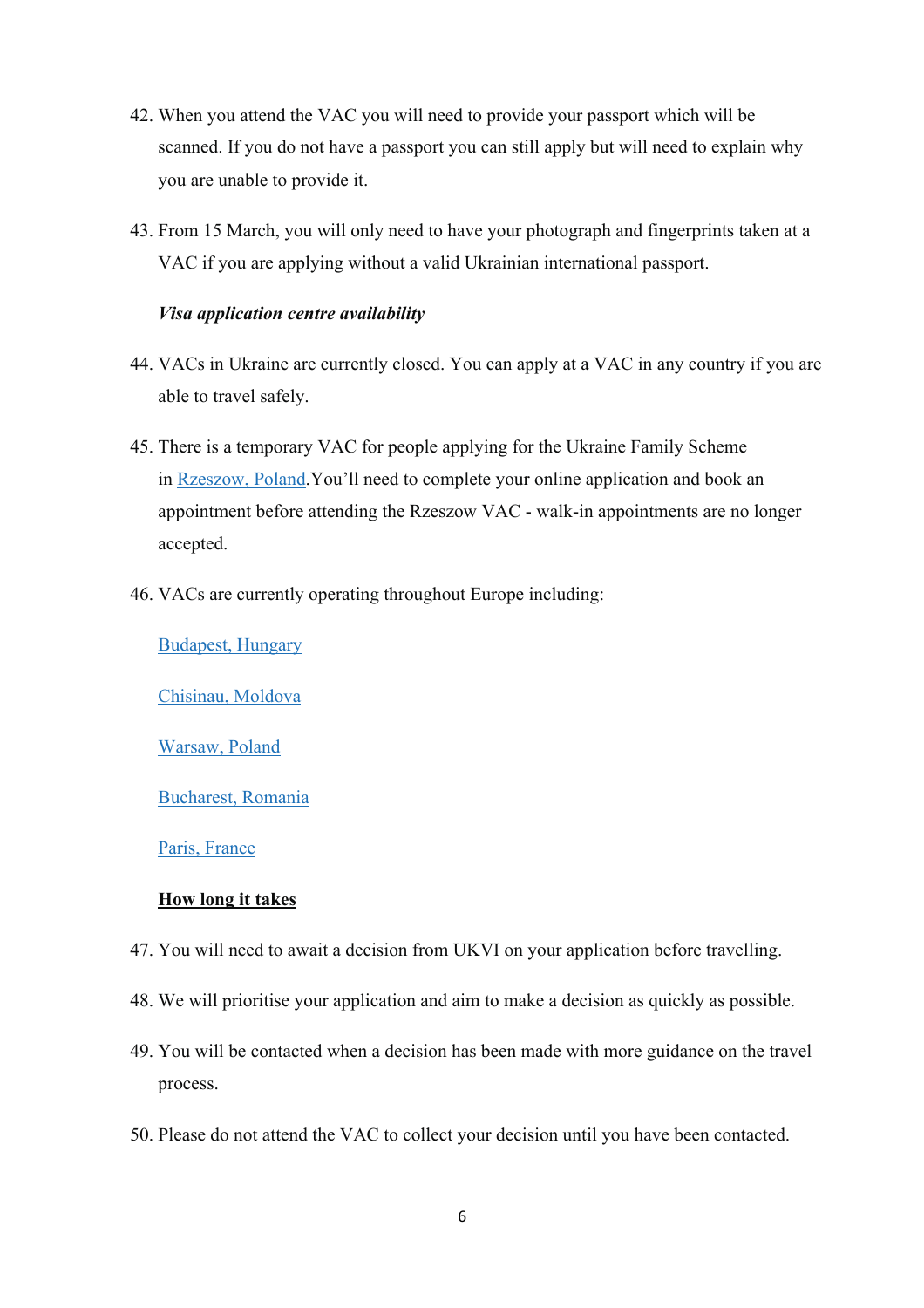## **Contact UKVI**

51. You can call the free 24/7 helpline on +44 808 164 8810 if you are outside the UK for help with any questions about the scheme.

## **Apply from inside the UK**

- 52. You must apply online for the Ukraine Family Scheme if you are in the UK.
- 53. You will then book and attend an appointment at UK Visa and Citizenship Application Services (UKVCAS) service point.

## **UKVCAS service points**

- 54. You will need to give your fingerprints and a photograph (biometric information) at a UKVCAS service point - this is to get a biometric residence permit.
- 55. Children under the age of 5 will not have their fingerprints taken but will still need to attend the UKVCAS and have a digital photograph taken.
- 56. Some services at UKVCAS service points have a fee. You do not need to use these services, such as document scanning, to complete your application and you should not pay for them in advance.
- 57. If you need to use of any of these services at a UKVCAS service point during your appointment, you will not need to pay a fee for them.

### **How long it takes**

- 58. We will prioritise your application and aim to make a decision as quickly as possible.
- 59. You will be contacted when a decision has been made.

### **Contact UKVI**

60. You can call the free 24/7 helpline on 0808 164 8810 if you are in the UK for help with any questions about the scheme.

### **Second Route to the UK by those without families in the UK:**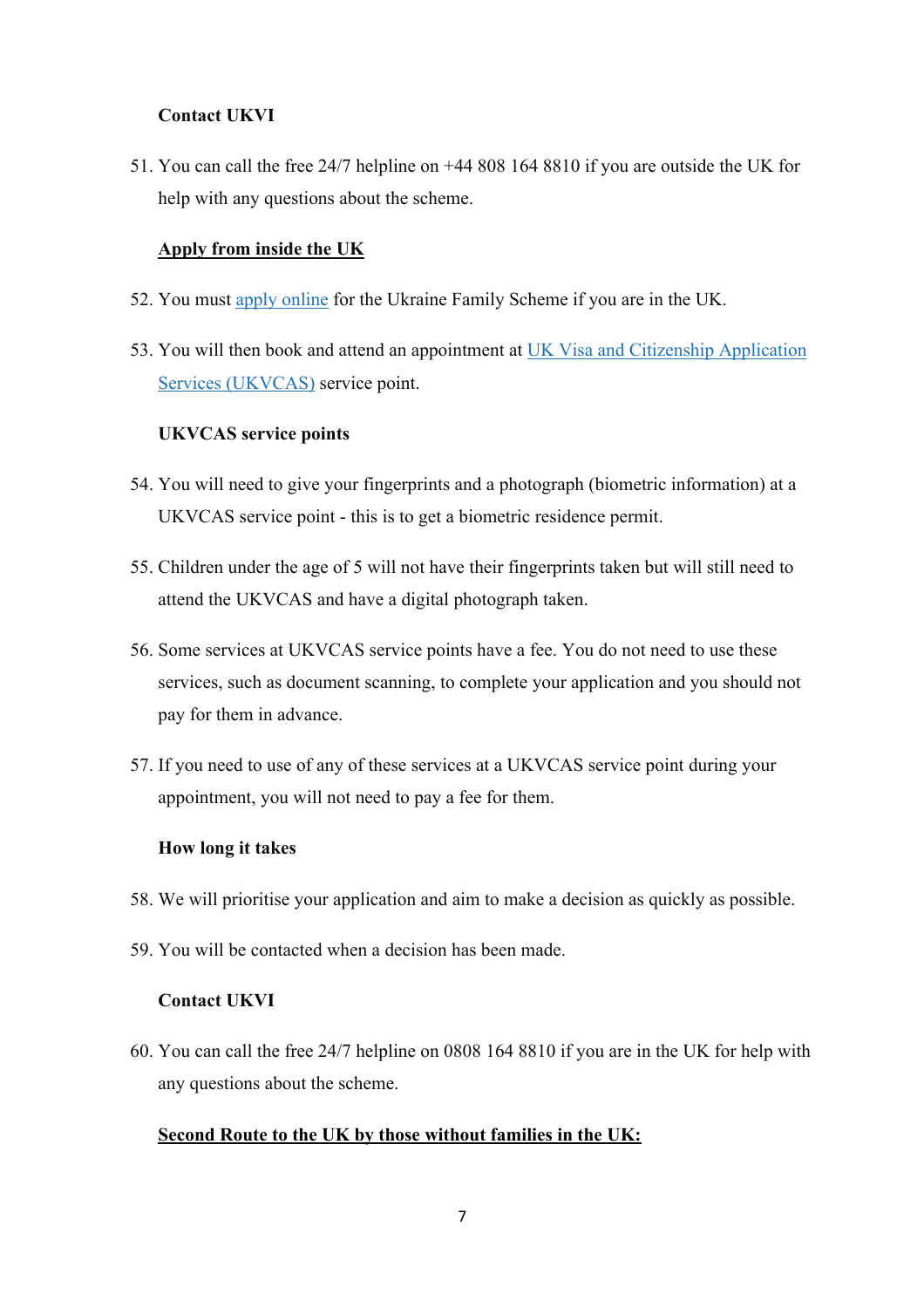61. The Homes for Ukraine programme will allow individuals, charities, community groups and businesses to bring people escaping the war to safety – even if they have no ties to the UK. Anyone with a room or home available can offer it to a Ukrainian individual or a family, though those offering will be vetted and Ukrainian applicants will undergo security checks.

#### *Local Sponsorship Scheme*

62. In addition, the Government has announced "*plans*" to set up a "*Local Sponsorship Scheme for Ukraine*", according to which "*sponsors, such as communities, private sponsors or local authorities [will be able] to bring those forced to flee Ukraine to the UK*". This is said to be for Ukrainians with "*no ties*" to the UK. It is said that there will be no formal limit on the numbers who may benefit from this and that "*[t]hose who come under this scheme will also be granted leave for an initial period of 12 months and able to work and access public services*",<sup>69</sup> although it also appears to be envisaged that "*the sponsor would provide housing and integration support*".7

#### **How long can refugees stay with a family or individual?**

63. Members of the public will be able to nominate a Ukrainian family to stay with them for at least six months. Sponsored Ukrainians will be granted three years' leave to remain in the UK, with entitlement to work and access public services.

#### **Other routes:**

64. All other individuals in Ukraine who do not fall within the above-

#### *Normal visa routes*

- 65.Individuals who are not eligible to apply under the above family routes may apply for another visa under the Immigration Rules. These include the "*normal*" visastovisit, study or work in the UK.
- 66.Key categories include: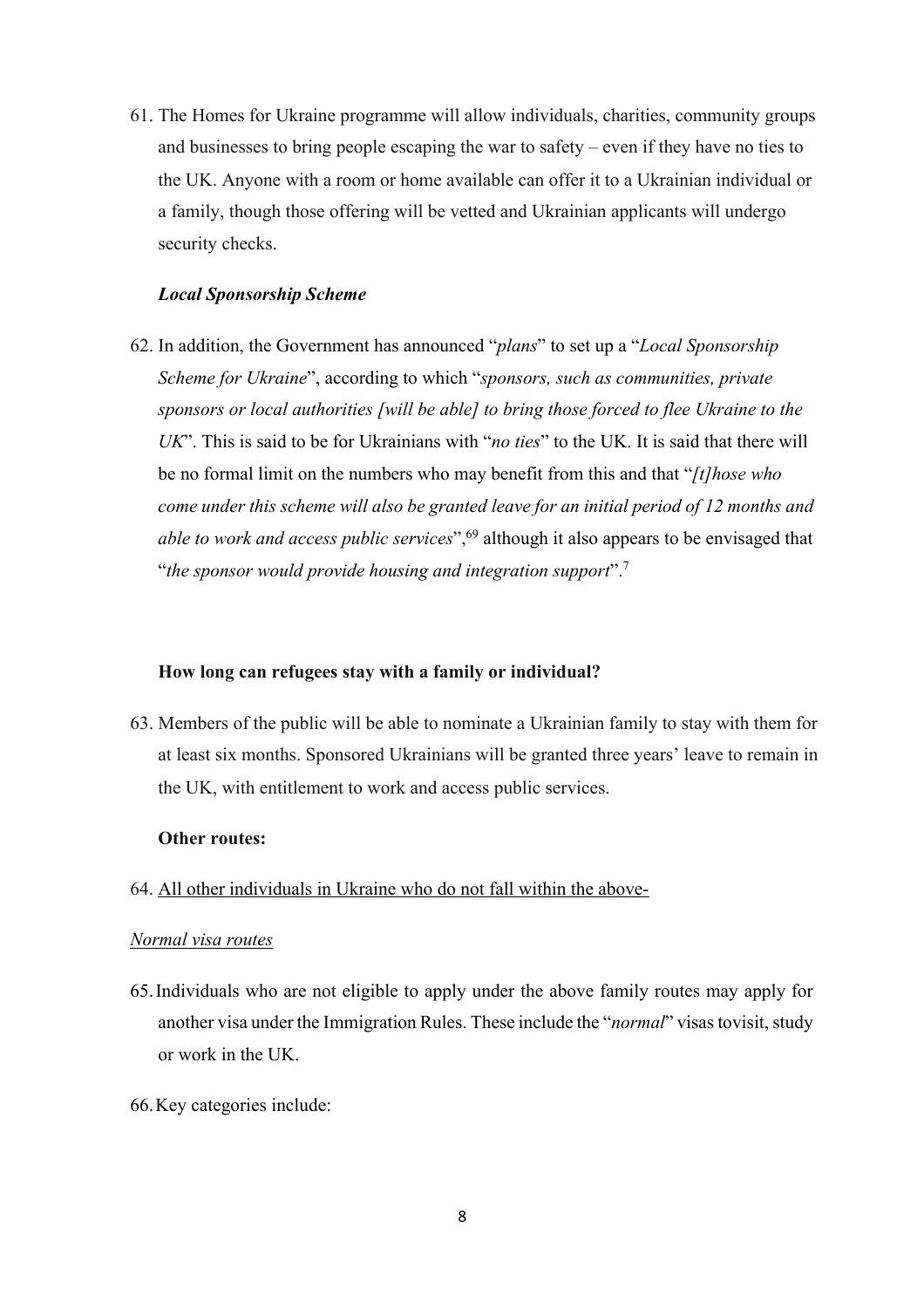- a. Seasonal Worker Visa: This visa would enable individuals to come to the UK to work in "*edible horticulture*" for up to 6 months (*i.e*. picking fruit and vegetables).6 The alternative lines of work listed under this visa — namely, "*pork butchery*", "*poultry work*", and "*driv[ing] heavy goods vehicles to transport food*" — are no longer available.<sup>7</sup> Eligibility requires that the individual has both: a certificate of sponsorship reference number from a UK sponsor; and sufficient money to support herself in the UK (i.e. about  $\pounds$ 1,270) (unless exempt). An individual coming to the UK on a Seasonal Worker Visa cannot take a permanent job, is not eligible for public funds, and cannot bring family members. This may change too by the Government deciding to relax the rule for Ukrainians.
- b. Standard Visitor Visa: This visa would enable individuals to come to the UK "*for tourism, business, study (courses up to 6 months) and other permitted activities*" for up to 6 months (with extensions available in certain limited circumstances), after which they must intend to leave the UK. $8$  The individual must be able to support herself during the trip and to pay for the return or onward journey (or has funding from someone else), and is able to show that she will not live in the UK for long periods of time (*i.e.* "*through frequent or successive visits*"). An individual coming to the UK on a Standard Visitor Visa cannot undertake (paid or unpaid) work, is not eligible for public funds, and cannot marry or register a civil partnership.
- 67.For those who "*need to travel to the UK urgently for compassionate reasons*", the Guidance advises these individuals to "*apply for a visa in the usual way*" and include "*clear compelling or compassionate reasons*" in the application.9

<sup>6</sup> UK Home Office, "*Temporary Work – Seasonal Worker Visa*".

<sup>7</sup> The deadlines and date restrictions are as follows: "*pork butchery*" (application closed 31 December 2021); "*poultry work*" (application closed 15 November 2021, with work permitted until 31 December 2021); and "*driv[ing] heavy goods vehicles*" (application closed 1 December 2021, with work permitted until 28 February 2

<sup>8</sup> UK Home Office, "*Visit the UK as a Standard Visitor*".

<sup>9</sup> UK Home Office, "*Guidance: Support for family members of British nationals in Ukraine, and Ukrainian nationals in Ukraine and the UK*" (6 March 2022).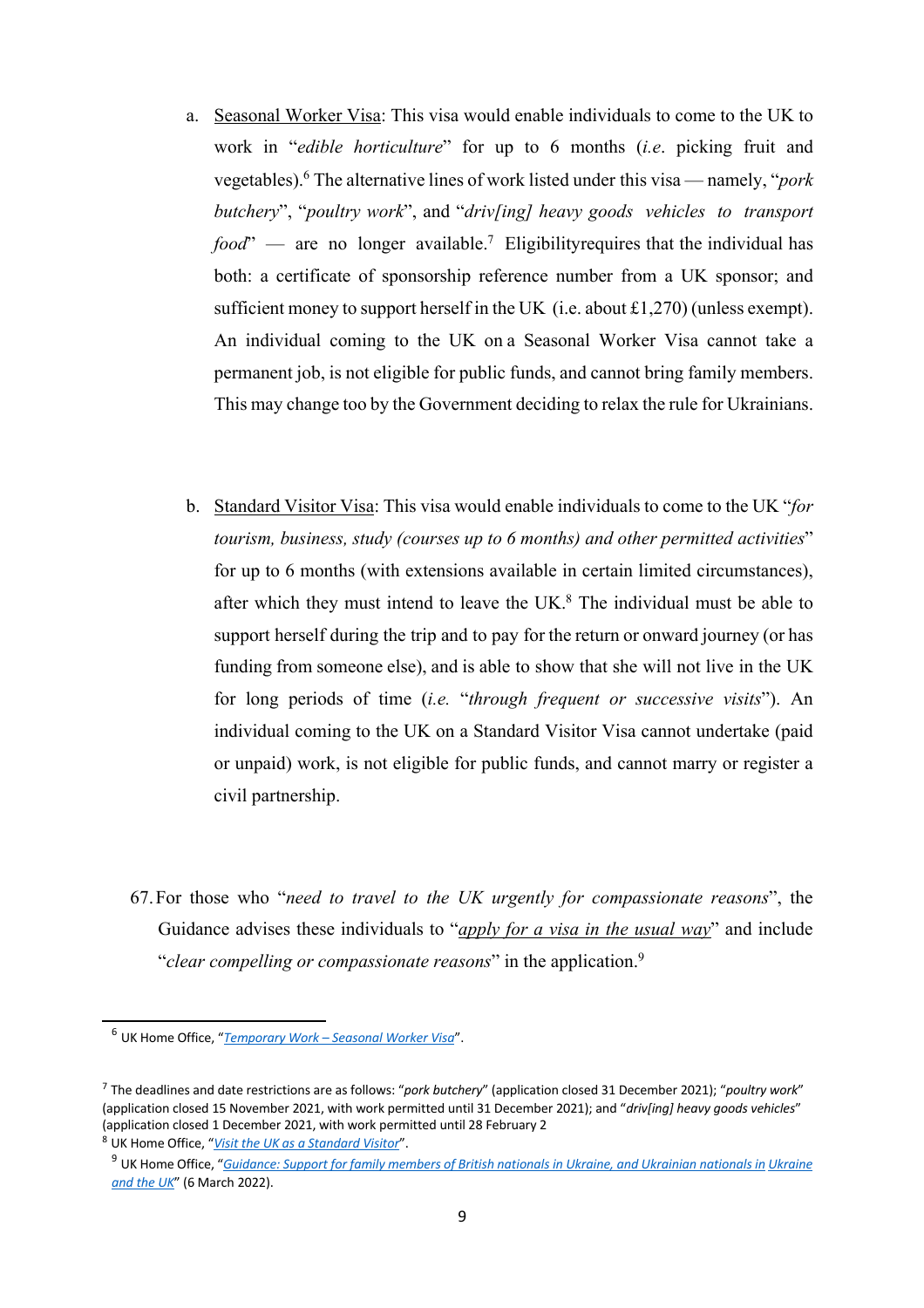#### 68.The Government does not have plans to create additional humanitarian visa routes.

- 69.The specific questions asked are covered by the recent Home Office Concession.
- 70. What option do we have to switch our route from Tier 5 to Tier 2. Tier 2 is now replaced by the Skill Worker.
- 71. Under the Home Office Concession such switching is permitted with in-built flexibility. **The Concession provides:10**
- 72. To be eligible to be considered under this concession an applicant must be a Ukrainian national seeking leave to remain under Appendix FM or Part 7 or 8 of the Immigration Rules and either: a) • in the UK • with either limited leave to enter or remain, or an overstayer and paragraph 39E of the Immigration Rules applies • have paid the appropriate fee and Immigration Health Charge (if required) • have provided a passport or other travel document which satisfactorily establishes their identity and nationality • meet the requirements in Appendix FM or Parts 7 or 8 of the Immigration Rules for the route they are applying under, including eligibility and suitability requirements, subject to the concessions contained in this guidance Or, in respect to document flexibility,  $b) \cdot$ be outside the UK • have made a valid application for entry clearance including providing biometrics • have paid the appropriate fee and Immigration Health Charge (if required) • have provided a passport or other travel document which satisfactorily establishes their identity and nationality • meet the requirements in Appendix FM or Part 8 of the Immigration Rules for the route they are applying under, including eligibility and suitability requirements, subject to the concessions contained in this guidance Applications which do not meet the above criteria, (for example if they do not meet the requirements of the Immigration Rules not waived by this concession) may be refused or rejected following consideration as to whether exceptional circumstances apply as set out in sections GEN.3.1 to 3.3, Section EX.1. or consideration outside the Immigration Rules. If an applicant meets these criteria, they will be granted permission to enter or stay on the route applied for and for the length of time normally allowed under the route in which they are applying and on the same conditions.

## **Switching**

73.This section sets out when some Ukrainian nationals can apply for permission to stay

<sup>10</sup>

https://assets.publishing.service.gov.uk/government/uploads/system/uploads/attachment\_data/file/1057364/C oncession to the Immigration Rules for Ukrainian nationals on family routes.pdf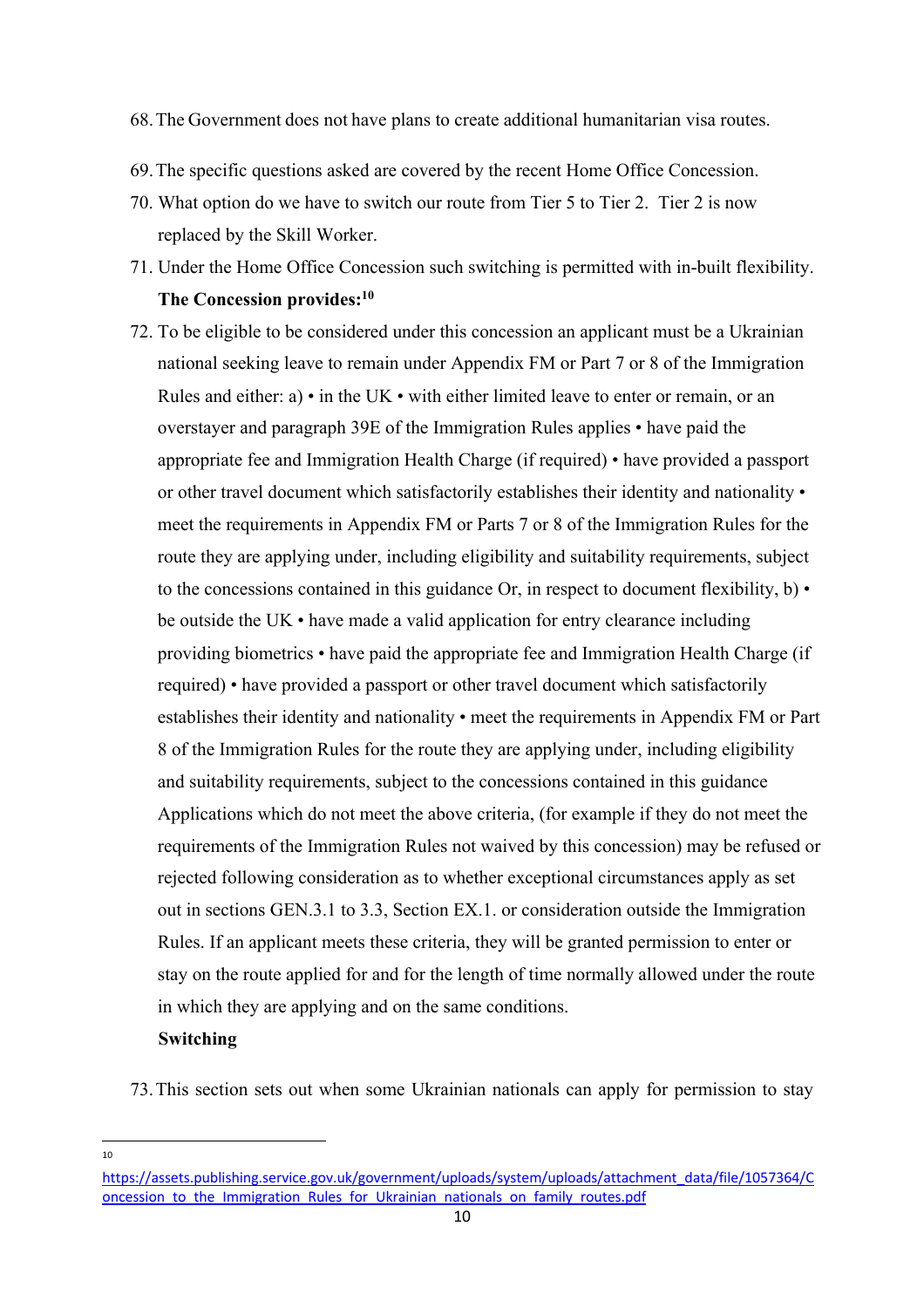under the family Immigration Rules when the Rules would not usually permit it because of the leave they currently hold (often called 'switching').

- 74.This concession recognises that the situation in Ukraine may mean that some Ukrainian nationals may be in the UK and eligible for other immigration routes, but may face challenges if they are required to return to Ukraine in order to make an out of country application for entry clearance as would normally be required. This concession is intended to facilitate those who have come for a visit or on a temporary route but who meet the requirements of the family Rules to continue their stay in the UK, including on routes to settlement where those requirements are met, and where UKVI are satisfied that it would not be appropriate to require them to return to Ukraine. It covers those who meet the general requirements above and meet the following relevant requirements.
- 75.The decision maker does not require detailed evidence as to why a document is not available. They can instead be satisfied with a reasonable written explanation provided with the application as to why the document cannot be obtained. A sufficient and reasonable explanation may for example be that it is not possible to obtain a document from an institution as it is not functioning or is not offering its full range of services due to military conflict.

#### **Biometrics:**

- **76.**From **Tuesday 15 March 2022, eligible Ukrainian applicants with a passport will not be required to attend a visa application centre to enrol their biometric information. Instead, successful applicants will receive a notification that they are 'eligible for the scheme and can come to the UK'. The applicant will then be required to enrol their biometric information in the UK. The speech also states that 'vital security checks will continue on all cases', and that the capacity at visa application centres across Europe has increased, with over 13,000 appointments every week.**
- 77.A specialist volunteer who is ready to assist with these and other enquiries includes -Ash Immigration Services, 212 Warwick Road, Sparkhill, Birmingham, B11 2NB, UK. Tel: 0044 (0) 121 753 0999 Fax: 0044 (0) 121 753 1999
- 78.Please feel free to come back to me.